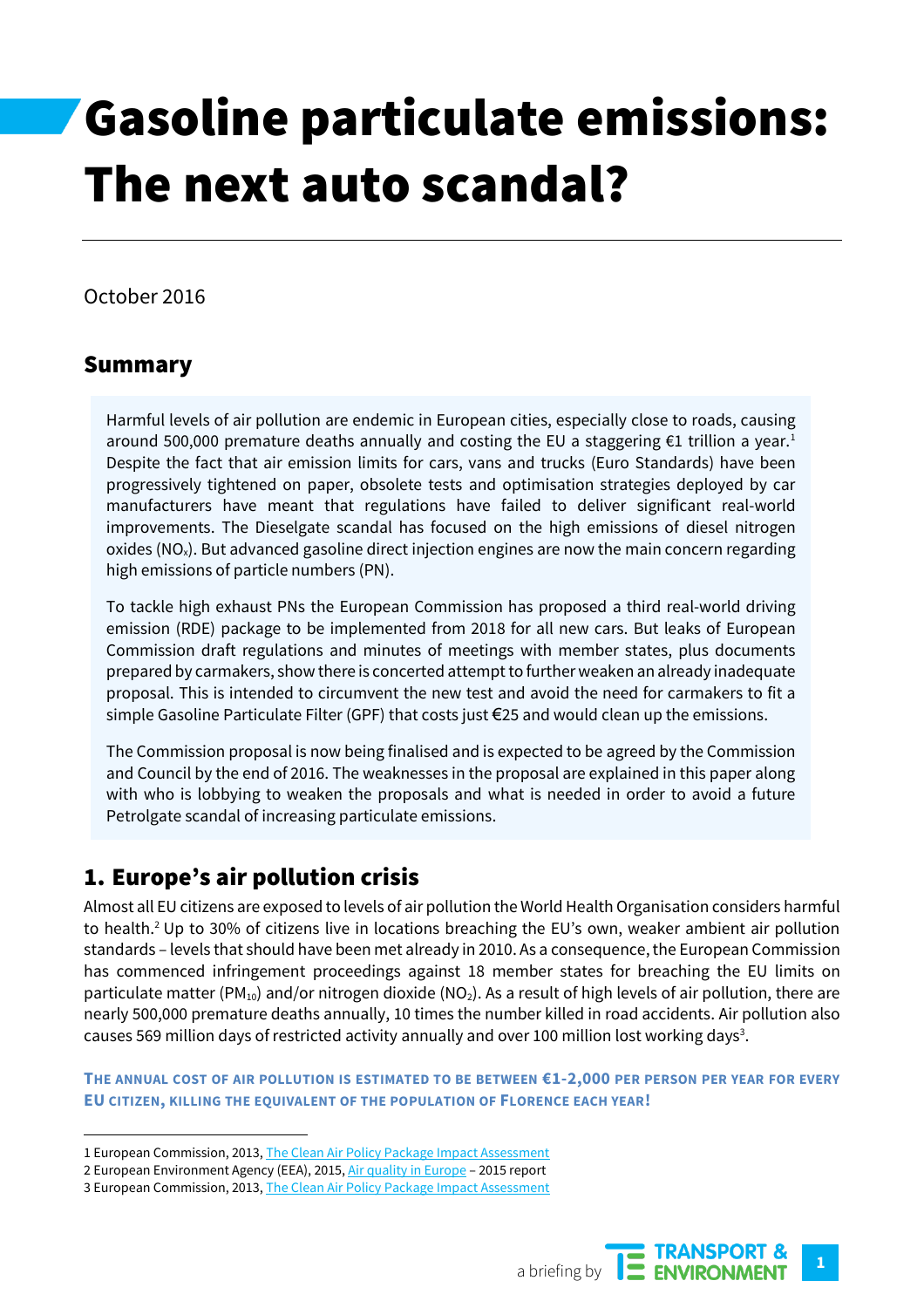# 2. Gasoline particulate emissions

Petrol cars with uncontrolled gasoline direct injection (GDI) engines produce even higher numbers of particles than modern diesels that are now fitted with a filter. The share of GDI engines has grown rapidly as a result of their improved fuel economy and lower  $CO<sub>2</sub>$  emissions and now represents 40% of the gasoline engine market.<sup>4</sup> GDI technology is expected to largely replace current port fuel injection (PFI) engines<sup>5</sup> and also erode the market share of diesel. It has been estimated that by 2030 particle numbers from GDI vehicles will be more than those of diesels.<sup>6</sup> Uncontrolled GDI engines typically emit around 10 times more particles (by mass) than PFI engines and more than one-hundred times the number of particles.<sup>7</sup>



It is hard to comprehend quite how small the ultra-fine particles produced by GDI and diesel engines are (as illustrated <sup>8</sup>). Some are smaller than a virus, similar in size to molecules. A measured  $PM_{2.5}$  mass concentration of 10  $\mu$ g/m<sup>3</sup> can contain as many as 2.4 million 20 nm particles/ $\text{cm}^3$ , but could also be represented by a single 2.5 µm particle. <sup>9</sup> There is particular concern about the huge numbers of particles and large surface area to diameter ratio of the particles increasing their capacity to transport toxic metals and hydrocarbons directly into the body and specifically transport these to the alveoli in the lungs and on into

the blood.

#### **Some particles emitted from GDI engines are smaller than a virus 10nm**

Testing performed on behalf of T&E<sup>10</sup> (illustrated overpage) shows that by fitting a Gasoline Particulate Filter (GPF) to the exhaust, GDI cars produce over 100 times less particles using the current European test (NEDC), the new European test (WLTP) and the more-aggressive US test (US06). The AECC<sup>11</sup> gets similar results on the upcoming Real-Driving Emissions (RDE) test in several ambient conditions. GPFs are cheaper, simpler, more compact and more durable than those used in diesels. Since the higher temperature of the GDI exhaust prevents an accumulation of soot and enables continuous regeneration of the filter. GPFs are available on the market but in the absence of regulations are only fitted to a tiny fraction of gasoline

<sup>&</sup>lt;sup>11</sup> AECC, *Project on real-world GDI PN emissions*, AECC technical seminar on RDE PN, July 4<sup>th</sup> 2016



 $\overline{a}$ <sup>4</sup> The ICCT, European vehicle market statistics[, Pocketbook 2015/2016](http://www.theicct.org/sites/default/files/publications/ICCT_EU-pocketbook_2015.pdf)

<sup>&</sup>lt;sup>5</sup> AVL Powertrain Engineering, Paul Whitaker, Powertrain strategies for the 21st century, July 22<sup>th</sup> 2015

<sup>&</sup>lt;sup>6</sup> JRC, 2011, Feasibility of Introducing Particulate Filters on Gasoline Direct Injection Vehicles

 $7$  JRC, 2012, Assessment of particle number limits for petrol vehicles

<sup>8</sup> Adapted fro[m Clinical Science](http://www.clinsci.org/content/115/6/175.figures-only)

<sup>9</sup> Oberdörster et al. 1995

<sup>&</sup>lt;sup>10</sup> T&E, **Particle emissions from petrol cars**, Briefing paper, November 2013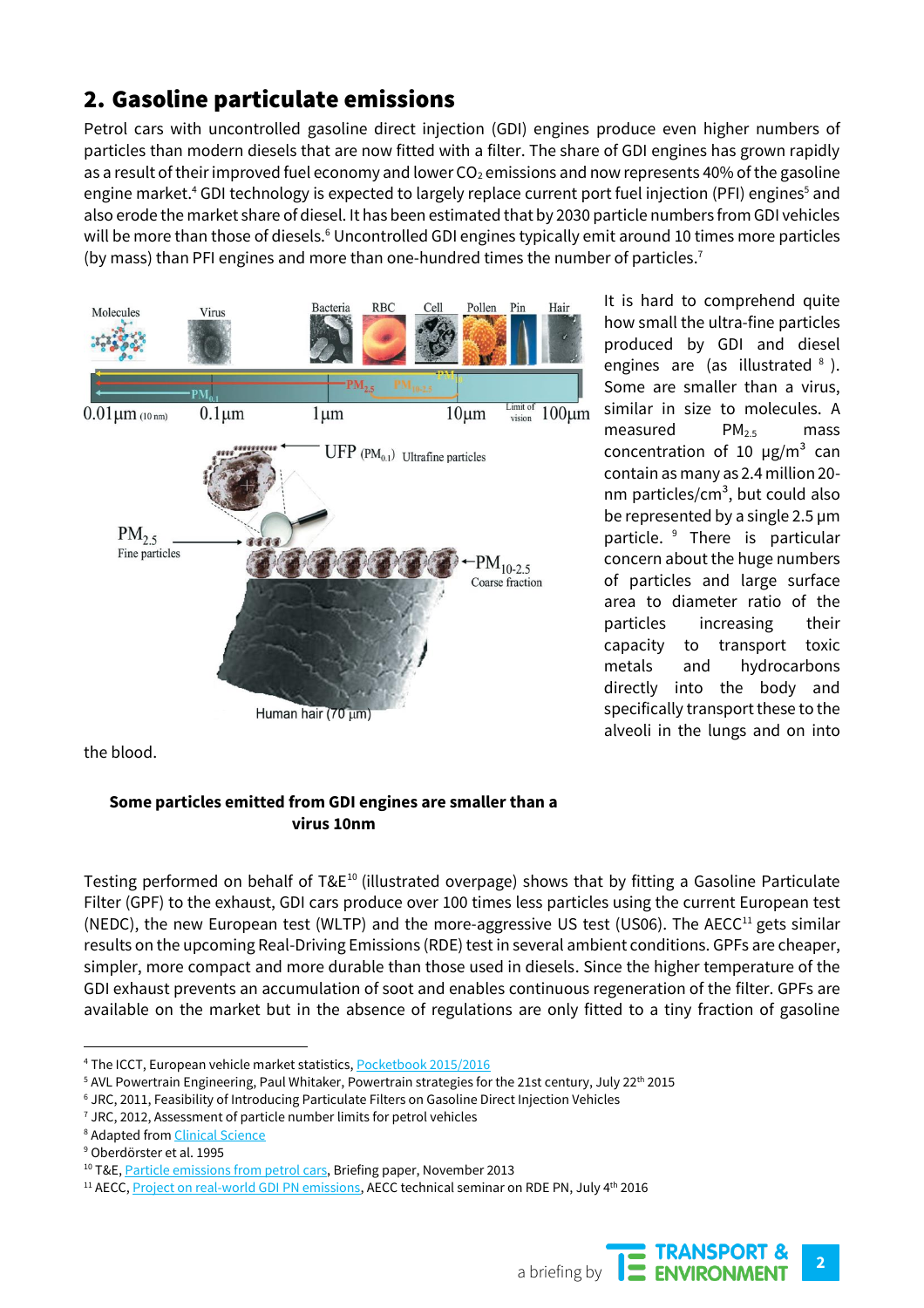

vehicles despite being estimated to cost just €25.<sup>12</sup> Daimler, 13 Volkswagen 14 and PSA Group<sup>15</sup> have announced plans to use GPFs on most future models (not all). However, many carmakers intend to avoid fitting a GPF by adjusting the combustion of gasoline in the cylinder to decrease PN emissions<sup>16</sup>.

#### **WITH A WEAK TEST PROTOCOL IT WILL BECOME EASIER FOR CARMAKERS TO AVOID MEETING THE PN LIMIT WITH A FILTER DURING RDE - BUT EMISSIONS ON THE ROAD WILL STILL BE 100 TIMES HIGHER THAN IF THEY FITTED ONE.**

#### **Gasoline particulate filters capture almost all the particles from gasoline direct injection engines**

# 3. The Commission Proposal

The European Commission is currently finalizing the 3<sup>rd</sup> Package of real-world driving emissions (RDE) regulations. These define how particle numbers should be measured during on-road tests. The Package also defines how to take account of higher emissions of  $NO<sub>x</sub>$  emissions from diesel cars when the engine is cold and during regeneration (cleaning) of the diesel particulate filter (DPF). T&E has acquired a copy of the current draft of the Commission proposals. This was presented to member states at a recent meeting of the Technical Committee on Motor Vehicles (the group that controversially in 2015 doubled and delayed NO<sub>x</sub> emissions limits for diesel cars).<sup>17</sup> T&E has also acquired minutes of the TCMV meeting that show which member states are lobbying on behalf of their car industries notably: Spain and Sweden initially, other countries' positions are not clear yet. By comparing these against copies of industry presentations it is clear these countries are simply following the line of their national carmakers contrary to the interests of citizens.

Weakly drafted regulations and the abuse of loopholes in vehicle testing and approval requirements are one of the primary causes of the diesel  $NO<sub>x</sub>$  scandal. The current proposals on the third RDE package will undermine the effectiveness of real-world emissions tests resulting in significantly higher emissions - this is a Petrolgate scandal in the making. The following sections detail the current issues.

 $16$  Ibid.

<sup>&</sup>lt;sup>12</sup> Engine Technology International, Chris Pickering[, Polarizing filters,](http://viewer.zmags.com/publication/0b7ebb6c#/0b7ebb6c/40) January 2016

<sup>&</sup>lt;sup>13</sup> [Automotive](http://europe.autonews.com/article/20160527/ANE/160529896) News Europe[, Daimler invests \\$3.35 billion in clean diesel technology,](http://europe.autonews.com/article/20160527/ANE/160529896) May 27<sup>th</sup> 2016

<sup>&</sup>lt;sup>14</sup> [Automotive](http://europe.autonews.com/article/20160624/ANE/160629934) News Europe, <u>VW to fit filters to clean up gasoline engines</u>, June 24<sup>th</sup> 2016

<sup>&</sup>lt;sup>15</sup> Engine Technology International, Chris Pickering[, Polarizing filters,](http://viewer.zmags.com/publication/0b7ebb6c#/0b7ebb6c/40) January 2016

<sup>&</sup>lt;sup>17</sup> T&E[, Governments double and delay air pollution limits for diesel cars,](https://www.transportenvironment.org/press/governments-double-and-delay-air-pollution-limits-diesel-cars) Press release, October 28<sup>th</sup> 2015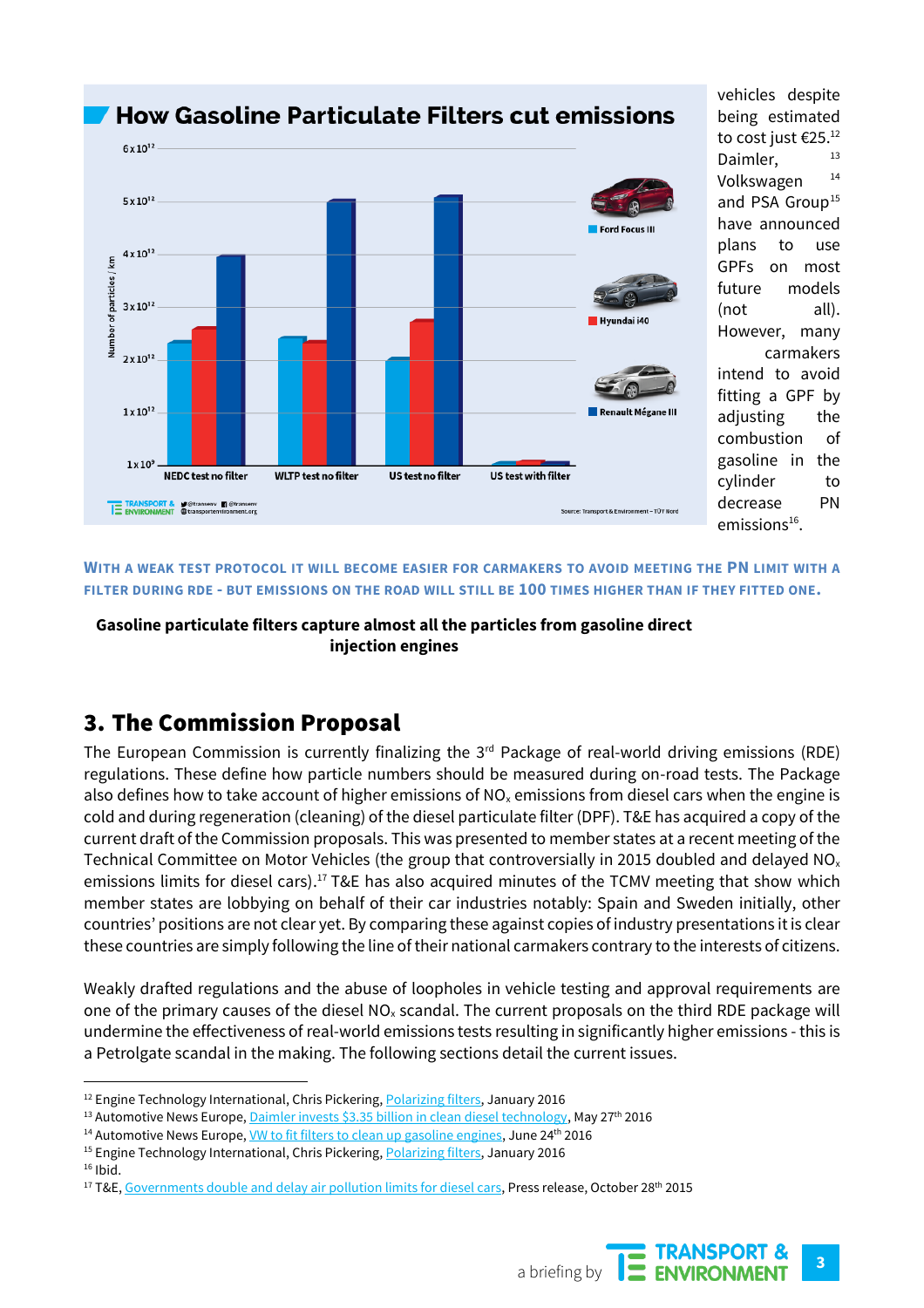#### 3.1. Timing

The Euro 6 regulation established a PN limit for GDI vehicles of 6x10<sup>11</sup> in real-world driving and RDE Package 1 defines most of the conditions under which the tests should be performed. The Commission and member states have already agreed the PN limits will apply from September 2017 for new types of vehicles and a year later for all new cars sold. But some member states are trying to delay the introduction of the tests notably Spain (home of Seat) and Sweden (Volvo). TCMV has a history of requiring last minute delays to regulations that have been agreed years before.

**THE EURO 6 PN LIMITS MUST NOT BE THE NEXT REGULATION THAT THE TCMV COMMITTEE DELAYS.**

#### 3.2. Limits

Although the Euro 6 regulation establishes a limit of  $6x10<sup>11</sup>$  the draft proposal from the Commission allows for 50% higher emissions to take account of uncertainties in the test procedure. The car industry wants even higher emissions - 300% more than the limit to make it easier to pass the test and to enable them to avoid fitting a GPF. However, if the car was fitted with a GPF the emissions would be around x100 lower than the limit.

**THE EURO 6 REGULATION MAKES NO MENTION OF ACCOUNTING FOR THE UNCERTAINTY IN THE TEST AND THE PN LIMITS SHOULD BE MET ON THE ROAD NOT ARTIFICIALLY RAISED BY 50%.**

The measurement equipment used during the tests also fails to count all of the smallest particles produced by GDI engines. This also biases the test procedure in favour of carmakers trying to pass the test without fitting a GPF. The instruments only count half the particles with a diameter below 23nm. As illustrated <sup>18</sup> there is a large proportion of ultrafine particles (UFPs) significantly smaller than those emitted in exhausts. The failure to measure these particles is a serious limitation of the current methods.



**The test method fails to count all the ultrafine particles**

**T&E SUPPORTS THE CURRENT METHOD AS THE BASIS FOR COMMENCING REGULATION BUT THE COMMISSION NEEDS TO ASSESS TO WHAT EXTENT THE PARTICLE NUMBERS ARE BEING UNDERESTIMATED AND INTRODUCE IMPROVED METHODS WITH THE SECOND STEP OF THE RDE NO<sup>X</sup> LEGISLATION IN 2020.**

 $\overline{a}$ 



<sup>18</sup> Health Effects Institute, 2013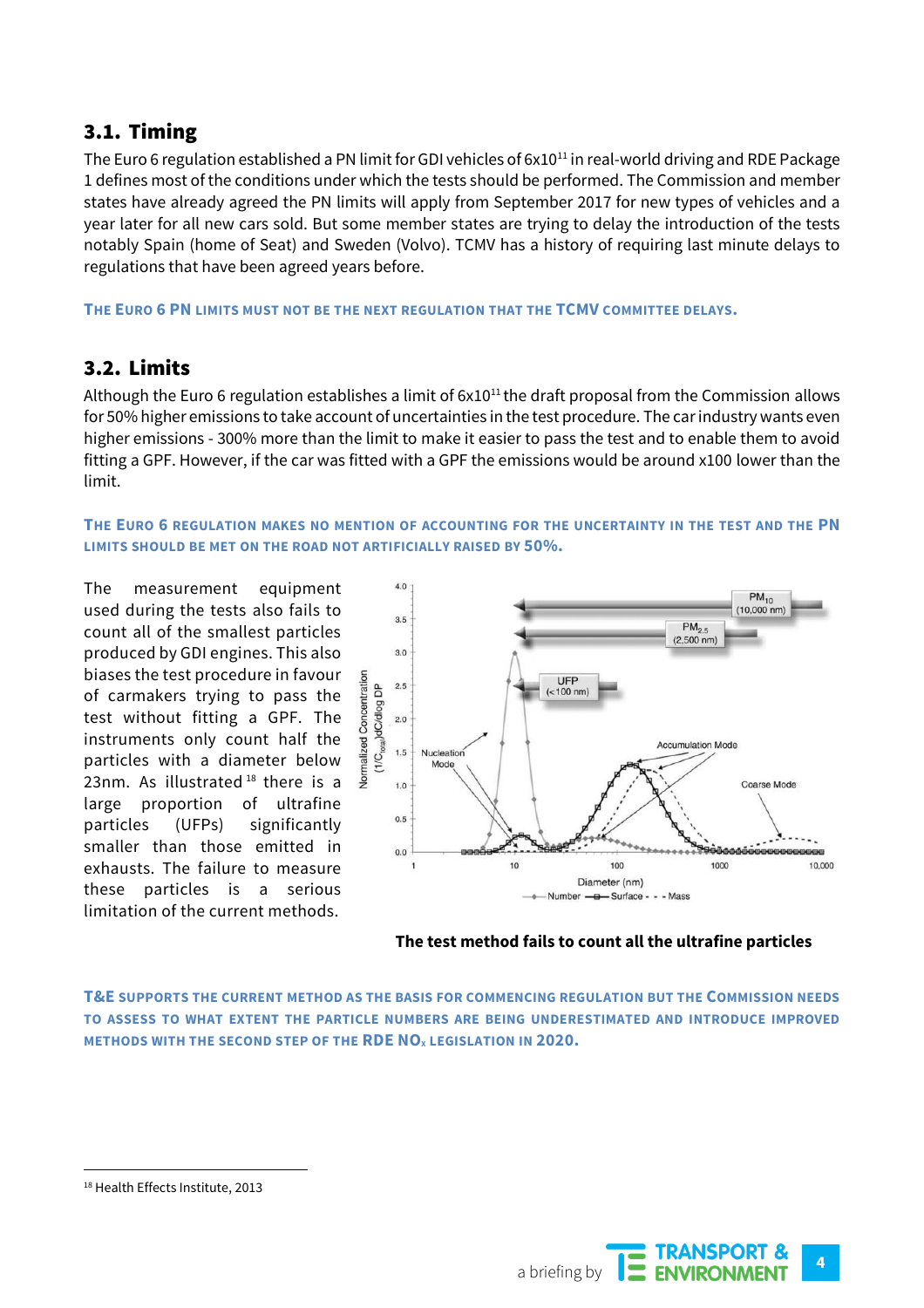## 3.3. Fuel quality

The quality of fuel sold in the EU is strictly controlled and for petrol cars must comply with the international standard CEN 228. However, within the standard the exact composition of the fuel varies and this effects the number of particles emitted by a GDI engine. At low temperatures some petrol blends may emit 5 times more particles than the legal limit without fitting a GPF.

Vehicle manufacturers want to prevent tests being conducted with some entirely legal fuels on sale in petrol stations around the EU even if they meet international standards! Incredibly, the European Commission appears to be acceding to their demands by including in the regulation a clause (recital 16) that states: (16) "Market fuel plays an important role in real-world emission performance of motor vehicles. Therefore, a new methodology will be developed in the  $4<sup>th</sup>$  regulatory act to take into account the effect of market fuel blending variability on particle emissions from direct injection gasoline engines."

This clause opens the door to ensuring cars are only tested on the road with fuels that produce low emissions, not the full range of fuels on sale in the EU. This loophole would assist carmakers to meet the limits without fitting a GPF.

**A REAL WORLD TEST SHOULD BE ABLE TO USE ANY LEGAL FUEL ON SALE IN THE EU.**

#### 3.4. Cold starts

The aim of RDE tests is to assess as accurately as possible the pollutant emissions of a vehicle in real-world driving conditions. Cars emit much more pollution when the engine is cold and the exhaust treatment system is not fully operational. The RDE test is substantially longer (90-120 mins) than a typical journey in Europe (15-20 minutes) and accordingly the cold start emissions, particularly for nitrogen oxides (NO<sub>x</sub>), are seriously underestimated during an RDE test compared to the operation of the car in the real world.

The inclusion of a method to correctly calculate the effect of cold starts was originally planned within the first RDE package but has been repeatedly delayed. It has now been included in the proposals for the third package but in a way that grossly underestimates the effect of these emissions. Several countries including the Netherlands, the UK, France, Sweden, and Germany support this weak compromise despite better alternatives to calculate their share. T&E believes there should be proper accounting of cold start emissions from 2021 that would ensure the test is representative of real-world emissions.

**COLD START EMISSIONS SHOULD BE CORRECTLY BUILT INTO THE REGULATION FROM 2020 ONWARDS.**

### 3.5. Diesel Particle Filter regeneration

Periodically, diesel particulate filters must be cleaned to avoid creating too much of a disruption to the exhaust flow. These regeneration events produce high levels of  $NO<sub>x</sub>$  emissions and must be taken into account for the calculation of emissions during RDE tests. The 3<sup>rd</sup> Package proposals do this but in a way that assumes regeneration events are twice as infrequent as in real life. In addition, the proposal allows carmakers to connect the test equipment to the engine control unit. This potentially provides an opportunity for the car to identify it is being tested and to deploy a defeat device.

**REGENERATION EVENTS SHOULD BE CORRECTLY BUILT INTO THE REGULATION FROM 2020 ONWARDS.**